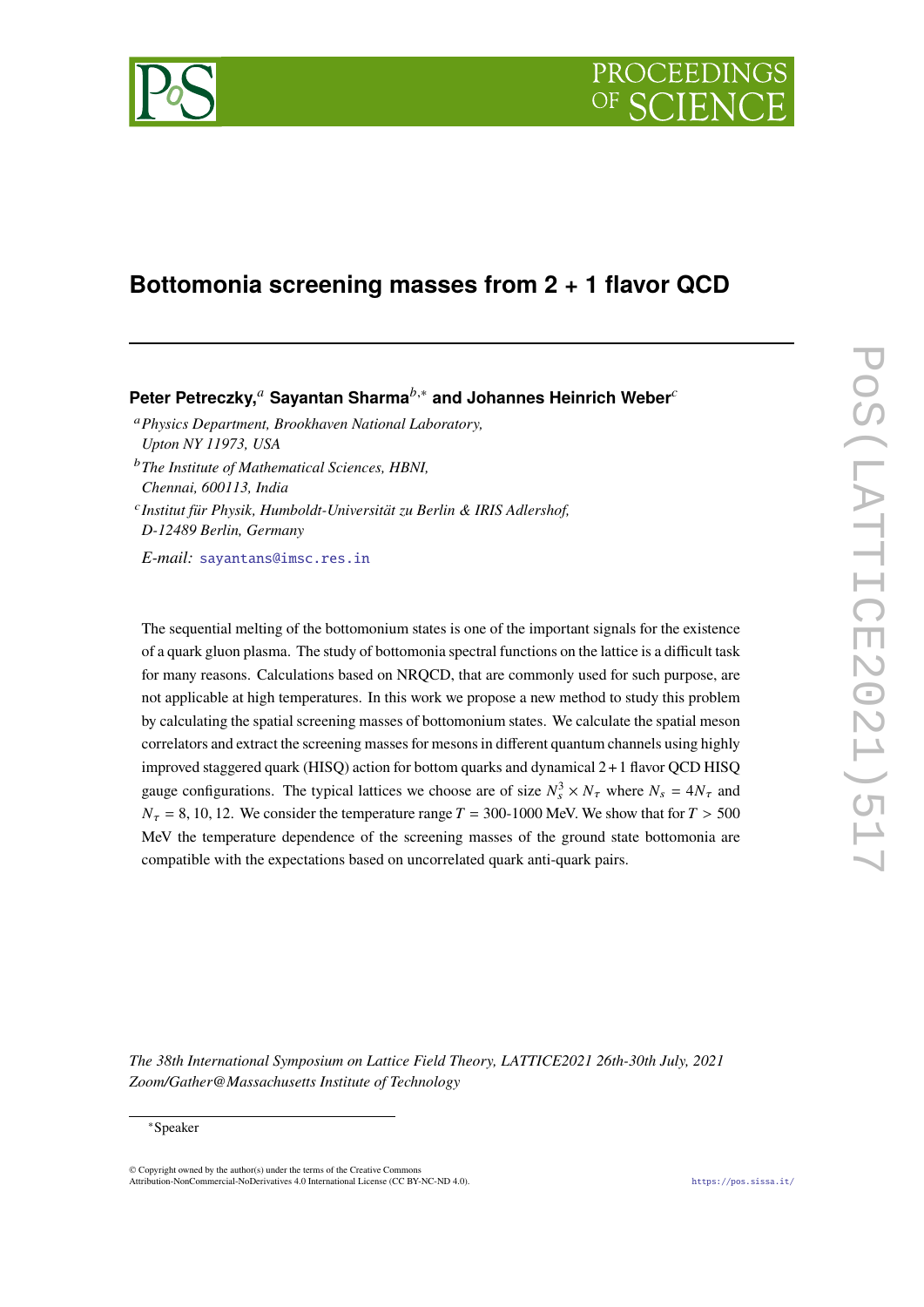# **1. Introduction**

The dissolution of the bound state of heavy quarks called quarkonium has been suggested as one of the remarkable signals of the formation of a quark-gluon plasma in heavy-ion collisions [\[1\]](#page-6-0). Recent experimental results from CMS have given some tantalizing signals of the relative suppression of bottomonium  $Y(2s)$  state compared to its ground state [\[2\]](#page-6-1) and further experimental efforts are ongoing to understand charmonium suppression at RHIC and LHC. At the same time, recent phenomenological studies of the dynamics of quarkonia have produced many new insights about the widths and lifetimes of such states, see for example, Refs. [\[3,](#page-6-2) [4\]](#page-6-3) for recent reviews.

In principle, the properties of quarkonium are all encoded in its spectral function defined in terms of the real-time correlation function of the appropriate hadron operator. At finite temperature, the peaks in the spectral function at frequencies equal to the masses of the bound states are expected to be broadened and shifted in the frequency domain, and eventually merge into the continua of quark-antiquark scattering states. However calculating the spectral functions non-perturbatively in a quantum field theory is immensely challenging. Within lattice QCD it is possible, in-principle, to calculate the quarkonium spectral functions through an analytic continuation of the Euclidean time correlation functions for that specific quantum number channel, calculated using lattice field theory techniques. However, the reconstruction of the spectral function from a discrete set of Euclidean correlator data is an ill-defined problem. A specific reconstruction method of the spectral functions using the maximum entropy method has been used extensively and the initial results on quarkonia spectral functions can be found in [\[5](#page-6-4)[–10\]](#page-7-0). At higher temperatures, limited extent of the lattice along the temporal direction adds to the systematic difficulties in extracting the in-medium quarkonium functions [\[11,](#page-7-1) [12\]](#page-7-2).

For bottomonium an additional systematic uncertainty in the lattice results arise due large bottom quark mass in the form of mass-dependent discretization errors. Attempts to circumvent this problem using non-relativistic QCD (NRQCD), have yielded several interesting insights on bottomonium properties [\[13](#page-7-3)[–17\]](#page-7-4). Recent lattice studies within the NRQCD effective theory [\[18–](#page-7-5) [23\]](#page-8-0) have shown that ground states of bottomonium channels,  $\Upsilon(1S)$  and  $\eta_b(1S)$  can survive up to temperatures of 400 MeV, whereas significant disagreements exist over the fate of P-wave bottomonium in the quark-gluon plasma. Furthermore, since NRQCD is a long-distance effective theory which is defined only for not too small lattice spacings, we cannot study the high temperature regime as  $T = 1/(aN_{\tau})$  with  $N_{\tau}$  being the temporal extent. We have thus proposed to study the problem of bottomonia melting using a new observable, the screening mass corresponding to different bottomonia channels in Ref. [\[24\]](#page-8-1), the results of which we highlight in this talk.

## **2. Bottomonium screening correlation functions on the lattice**

The spatial correlation functions can offer a different perspective on the problem of in-medium modification of mesons since these are in turn related to meson spectral functions at non-zero momenta through the relation,

$$
G(z,T) = \int_0^\infty \frac{2d\omega}{\omega} \int_{-\infty}^\infty dp_z e^{ip_z z} \sigma(\omega, p_z, T). \tag{1}
$$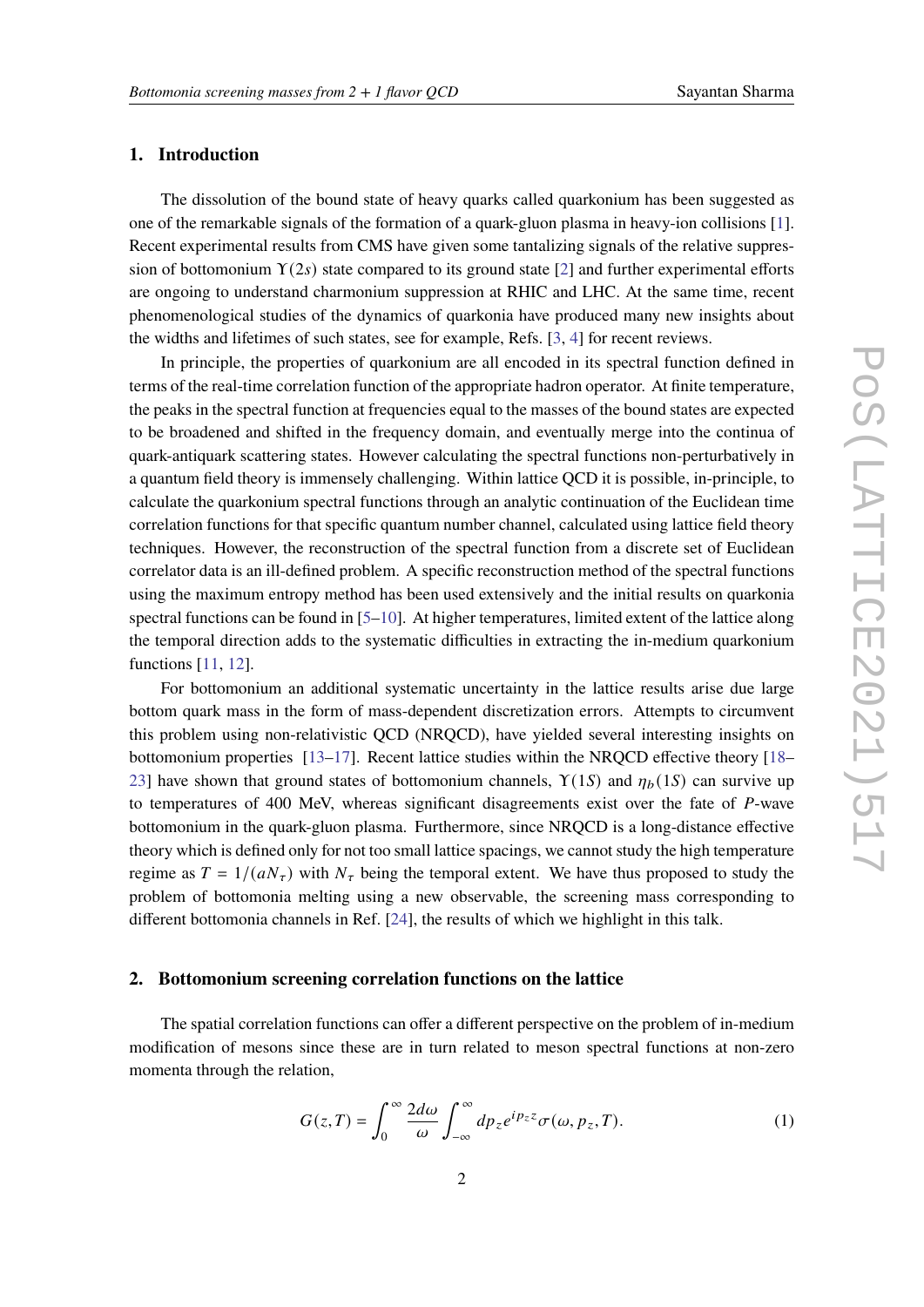At large distances the spatial meson correlation function decays exponentially, and this exponential decay is governed by the *screening mass*, extracted from the relation  $G(z,T) \sim \exp(-M_{\rm scr}(T) z)$ . For well-defined bound state peaks in the meson spectral functions, the corresponding screening mass is simply the pole mass. When the quark and anti-quarks are eventually unbound at high temperatures, the screening mass is given by  $2\sqrt{(\pi T)^2 + m_a^2}$ , with  $m_q$  being the quark mass. Thus the temperature dependence of the meson screening masses can provide some valuable information about the melting of meson states. Moreover the spatial meson correlation functions can be calculated for large spatial separations between the quark and anti-quarks, therefore are more sensitive to in-medium modifications of meson states [\[25,](#page-8-2) [26\]](#page-8-3).

We study the bottomonia screening masses on the lattice using the highly improved staggered quark (HISQ) discretization for the quarks. Not only does the choice of HISQ action minimize the taste-splitting for the light quark states, it also preserves the correct dispersion relation for heavy quarks [\[27\]](#page-8-4). Within the staggered fermion formalism the meson currents are defined as

$$
J_M(\mathbf{x}) = \bar{q}(\mathbf{x}) (\Gamma_D \times \Gamma_F) q(\mathbf{x}), \ \mathbf{x} = (x, y, z, \tau), \tag{2}
$$

where  $\Gamma_D$ ,  $\Gamma_F$  are the Dirac gamma-matrices corresponding to the spin and the staggered tastes. We will consider only the case where  $\Gamma_D = \Gamma_F = \Gamma$ . This corresponds to local operators for the meson currents, which in terms of the staggered quark fields  $\chi(\mathbf{x})$  and the phases  $\phi(\mathbf{x})$  have a simple form  $J_M(\mathbf{x}) = \tilde{\phi}(\mathbf{x}) \tilde{\chi}(\mathbf{x}) \chi(\mathbf{x})$ . Specific choices of the staggered phases correspond to mesonic excitations with different quantum numbers. Summing over the temporal and any two other spatial coordinates, we arrive at the expression of the screening correlator  $C_M(z) = \sum_{x,y,\tau} \langle J_M(\mathbf{x}) J_M(0) \rangle$ . The staggered meson correlation function contains contributions from both parity states which correspond to the oscillating (O) and non-oscillating (NO) parts in the correlator. For the lowest energy states the screening correlation function for the mesons can be simply written as

<span id="page-2-0"></span>
$$
C_M(z) = A_{NO} \cosh \left[ M_{NO} \left( z - \frac{N_s}{2} \right) \right] - (-1)^z A_O \cosh \left[ M_O + \left( z - \frac{N_s}{2} \right) \right].
$$

For example, the NO part of the correlator for the staggered phase  $\tilde{\phi} = -1$  correspond to the pseudo-scalar  $\eta_b$  channel whereas the corresponding oscillating part correspond to the scalar  $\chi_{b0}$ excitation. For the quantum number assignments to different bottomonium states, see Ref. [\[24\]](#page-8-1).

#### **3. Numerical setup**

We calculate the screening masses of the bottomonium states in QCD with  $2 + 1$  flavors of dynamical light and strange quarks and treat the bottom quarks in the quenched approximation. We have used the dynamical gauge configurations which were generated by the HotQCD collaboration [\[28,](#page-8-5) [29\]](#page-8-6) using tree-level Symanzik improved gauge action and HISQ action for the quarks. The strange quark mass,  $m_s$  was chosen close to its physical value, while the light quark masses  $m_l = m_s/20$  correspond to a Goldstone pion mass of 160 MeV in the continuum limit [\[28\]](#page-8-5). We performed our study on a wide temperature range between  $2 - 7 T_c$ , where the chiral crossover temperature  $T_c = 156.5(1.5)$  MeV [\[30\]](#page-8-7). This was done in order to understand the entire thermal evolution of the bottomonium screening correlators. In order to estimate the cut-off dependence of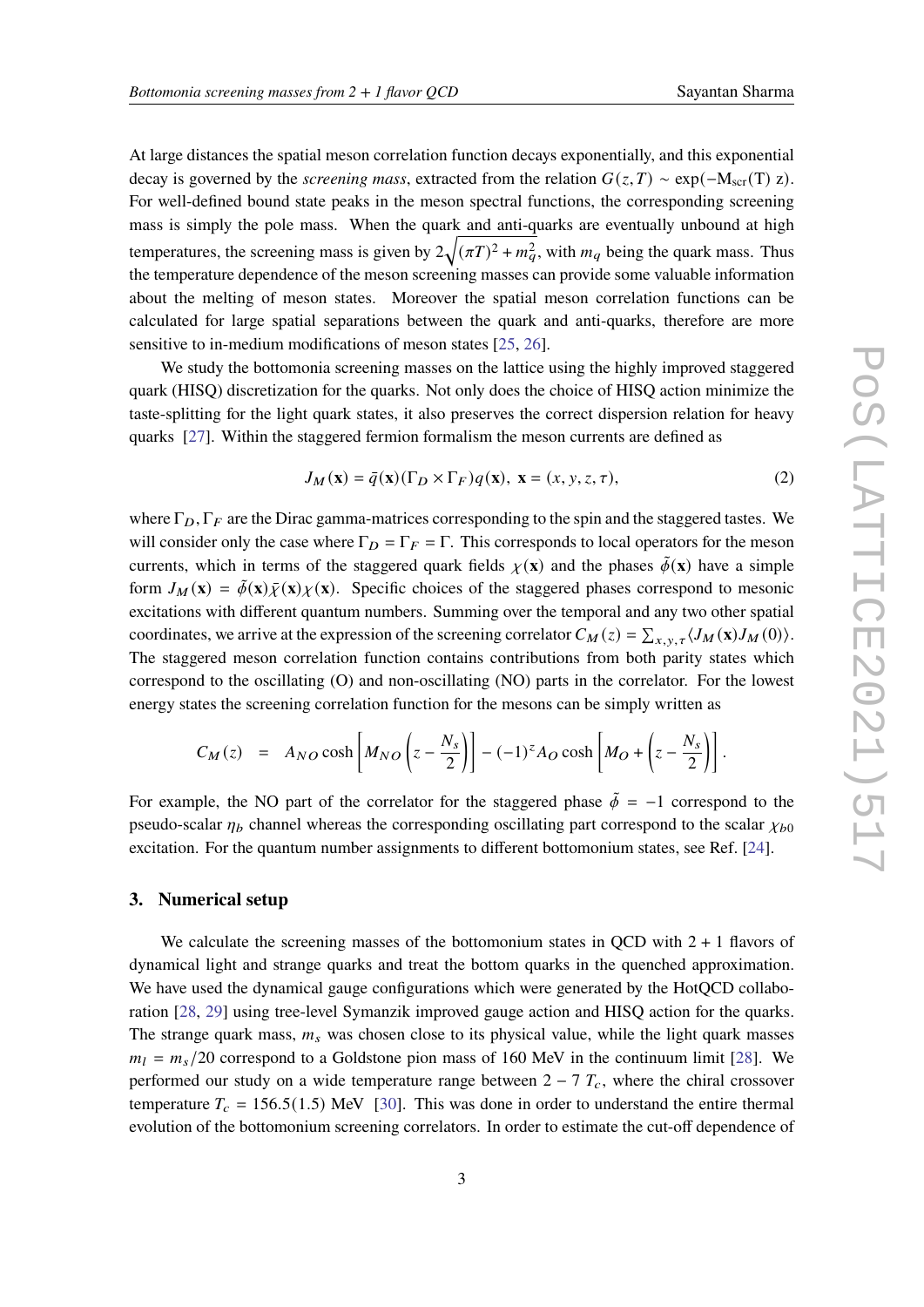our results at each temperature, we considered three different temporal extents of  $N_{\tau} = 8, 10, 12$  but the spatial extent fixed in each case to be  $N_s = 4N_{\tau}$ . With these choices of lattice spacings we have ensured that  $m_b a \le 1$  for the entire temperature range such that the lattice artifacts are sufficiently small in the bottomonium correlators.

The bottom quark mass in this entire range has been set to be  $52.5m_s$ , which is very close to its physical value. The details of the lattice parameters including the inverse of the bare lattice gauge coupling  $\beta = 10/g_0^2$ , quark masses, temperatures as well as the number of configurations used are mentioned in Table [1.](#page-3-0) The values of temperature were set using  $r_1$ -scale where we have taken  $r_1 = 0.3106(18)$  fm [\[31\]](#page-8-8). We have used point sources corresponding to both the bottom quark and its anti-particle in the meson correlators and performed two-state fits of the corresponding correlators using Eq. [\(3\)](#page-2-0) in order to determine the bottomonium screening masses.

<span id="page-3-0"></span>

| $\beta$ | $am_{s}$ | am <sub>b</sub> | $N_\tau=8$               |                          | $N_{\tau} = 10$              |                          | $N_{\tau} = 12$ |         |
|---------|----------|-----------------|--------------------------|--------------------------|------------------------------|--------------------------|-----------------|---------|
|         |          |                 | $T$ (MeV)                | $#$ confs                | $T$ (MeV)                    | $#$ confs                | $T$ (MeV)       | # confs |
| 7.650   | 0.0192   | 1.01            |                          |                          | $\qquad \qquad \blacksquare$ | $\overline{\phantom{a}}$ | 349             | 220     |
| 7.825   | 0.0164   | 0.86            | 610                      | 500                      | 488                          | 250                      | 407             | 180     |
| 8.000   | 0.0140   | 0.74            | 710                      | 500                      | 568                          | 500                      | 473             | 180     |
| 8.200   | 0.0117   | 0.61            | 842                      | 250                      | 674                          | 250                      | 561             | 500     |
| 8.400   | 0.0098   | 0.52            | 998                      | 240                      | 798                          | 250                      | 665             | 500     |
| 8.570   | 0.0084   | 0.44            |                          | $\overline{\phantom{a}}$ | 922                          | 250                      | 768             | 250     |
| 8.710   | 0.0074   | 0.39            | $\overline{\phantom{a}}$ |                          | $\overline{\phantom{a}}$     | $\overline{\phantom{a}}$ | 864             | 250     |
| 8.850   | 0.0065   | 0.34            |                          |                          | $\overline{\phantom{a}}$     |                          | 972             | 250     |

**Table 1:** The entire list of inverse bare gauge couplings,  $\beta$ , quark masses, temperature values and the corresponding number of gauge configurations (#confs) used in this study.

## **4. Results**

We summarize here our main findings, for a more detailed discussion of our results for bottomonia screening masses we refer to our published work [\[24\]](#page-8-1).

- At the lowest temperatures, the  $\eta_b$  screening mass is close to the zero temperature mass, while at high temperatures  $T > 500$  MeV the screening mass increases linearly with temperature, signalling melting of  $\eta_b$  as shown in Fig. [1.](#page-4-0)
- Also seen in Fig. [1,](#page-4-0) the ratio  $M_{\rm scr}^{\rm PS}/M_{\eta_b}$  shows a slow convergence to its corresponding values from NLO perturbation theory at  $T > 500$  MeV, suggesting a gradual melting of  $\eta_b$  into a pair of correlated  $b-\bar{b}$  pairs.
- As evident from the left panel of Fig. [2](#page-5-0) at the lowest two temperatures the difference between the vector and pseudo-scalar screening masses are consistent with the hyperfine splitting that exists between the  $Y(1S)$  and  $\eta_b(1S)$  states which is about 70 MeV [\[32\]](#page-8-9). This suggests that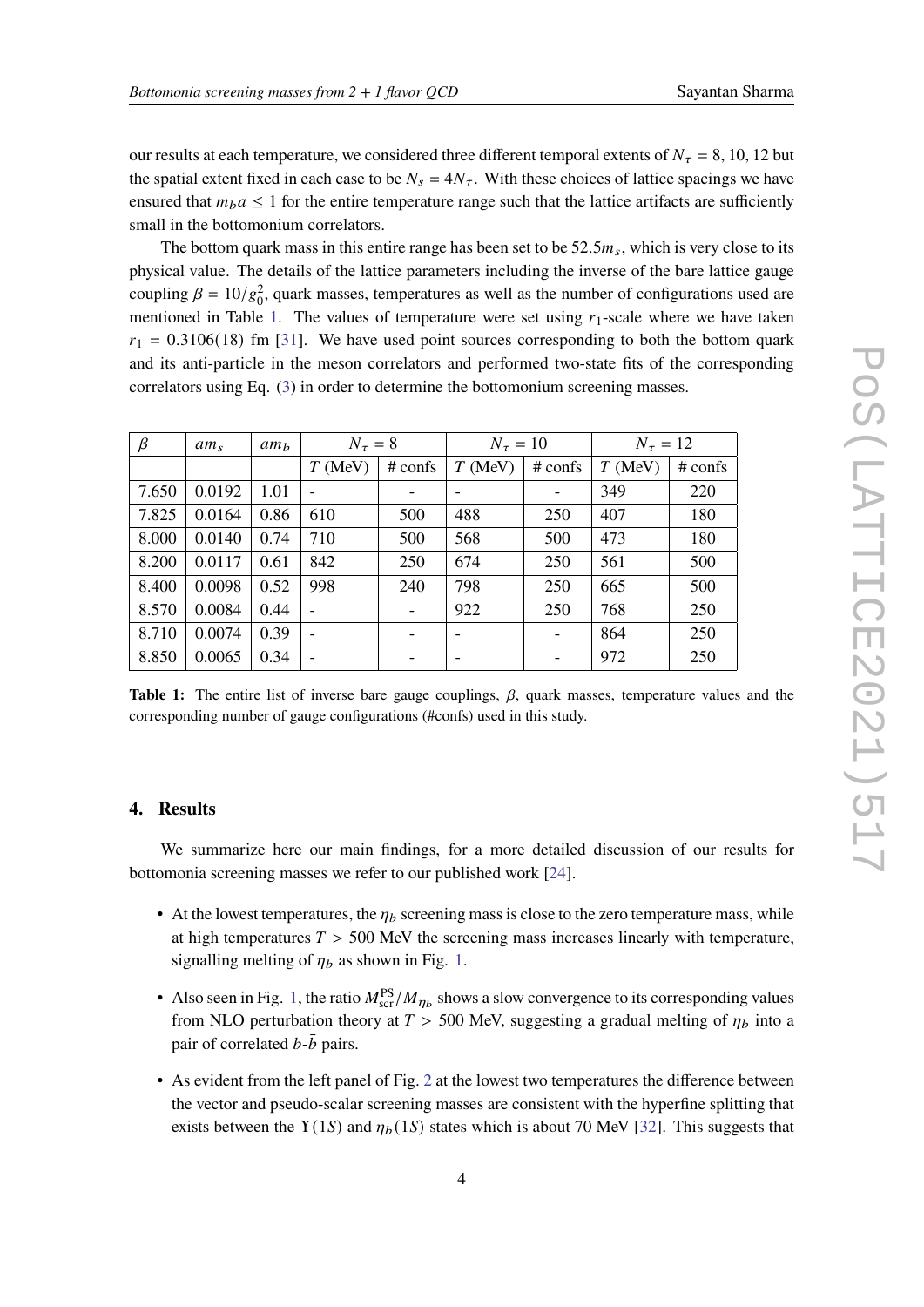<span id="page-4-0"></span>

**Figure 1:** The pseudo-scalar screening mass normalized by the mass of  $\eta_b(1S)$  meson at zero temperature, as function of the temperature obtained on lattices with  $N_{\tau} = 8$ , 10 and 12. The solid line depicts the prediction for the screening mass at lowest order (LO) in perturbation theory, while the dashed line is the NLO prediction, taken from Ref. [\[24\]](#page-8-1).

at these temperatures the  $\eta_b(1S)$  and  $\Upsilon(1S)$  exist as well defined bound states with little in-medium modifications.

- For  $T > 450$  MeV the difference between vector and pseudo-scalar screening masses increases linearly with temperature as shown in the left panel of Fig. [2.](#page-5-0) Within perturbation theory at NLO in strong-coupling constant this difference is identically zero. One can understand this observation within a three dimensional effective theory of QCD. In this effective theory, a quark and anti-quark propagating along the  $z$ -direction, interact via a spin-dependent potential which is proportional to the temperature [\[33\]](#page-8-10) giving a mass splitting of 0.3 T at  $T > 900$ MeV.
- Since these spin-dependent interactions are inversely proportional to the quark mass, its effects in the mass splitting between vector and pseudo-scalar screening states is negligibly small for the bottom sector as compared to the light quark sector.
- Furthermore from the right panel of Fig. [2,](#page-5-0) the difference between the scalar and pseudoscalar (or between the axial-vector and vector) screening masses agree with the differences between the  $\chi_{b0}(1P)$  and  $\eta_b(1S)(\chi_{b1}(1P)$  and  $\Upsilon(1S))$  masses reported in the Particle Data Group [\[32\]](#page-8-9). This again suggests that  $\chi_{b0}(1P)$  and  $\chi_{b1}(1P)$  states exist as confined states at  $T = 350$  MeV with relatively small medium modifications. A large drop in this observable is seen for  $350 < T < 600$  MeV, which approaches zero gradually owing to tiny effects of the bottom quark mass. Eventually in the regime when  $T \gg m_b$ , this difference should vanish.

## **5. Discussion on the possible systematics**

• *Setting the bottom quark mass:* We have chosen the ratio of  $m_b/m_s = 52.5$  which is close to its physical value. However the lines of constant physics for the strange quark mass have not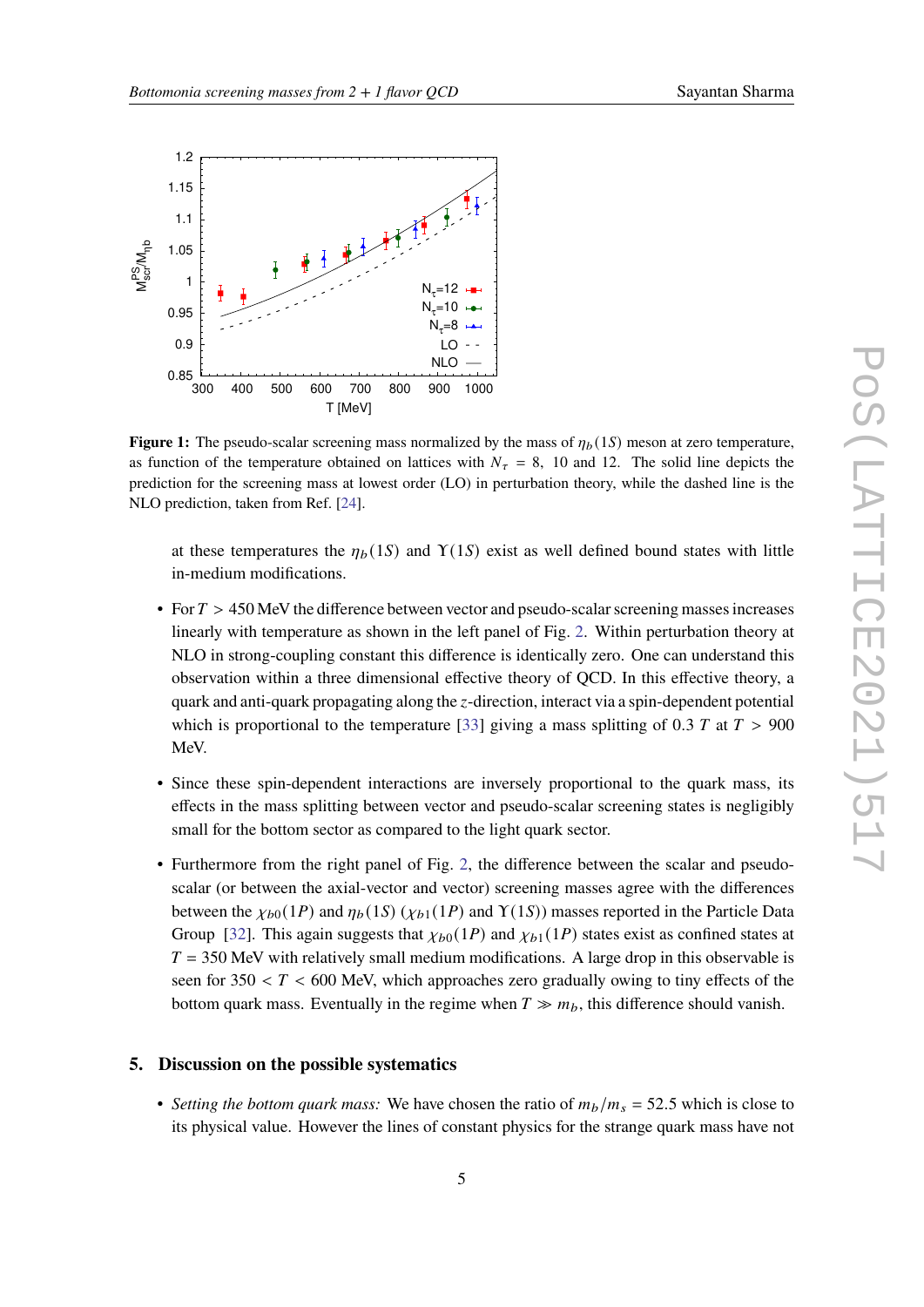<span id="page-5-0"></span>

**Figure 2:** The left panel shows the difference between the vector and pseudo-scalar screening masses as function of the temperature obtained on lattices with  $N_{\tau} = 8$ , 10 and 12, from Ref. [\[24\]](#page-8-1). The solid line corresponds to the difference between the  $\Upsilon(1S)$  mass and the  $\eta_b(1S)$  mass reported in the Particle Data Group. The right panel shows the difference between the scalar and pseudo-scalar screening masses as function of the temperature obtained on lattices with  $N_{\tau} = 8$ , 10 and 12, from Ref. [\[24\]](#page-8-1). The solid line corresponds to the difference between the  $\eta_b(1S)$  and the  $\chi_{b0}(1P)$  mass, from Particle Data Group.

been fixed very precisely for the entire temperature range we have studied [\[28\]](#page-8-5). Hence it is not possible to simply set the  $\eta_b$  mass (used in the ratio shown in Fig. [1\)](#page-4-0) to its experimentally measured value. From the estimated dependence of the  $\eta_b$  mass on the  $b$  quark mass for the HISQ action [\[34\]](#page-8-11), it turns out that the  $\eta_b$  mass is larger than the PDG value by 4% and 9.8% for  $\beta$  = 7.596 and  $\beta$  = 8.4 respectively. At still higher values of  $\beta$  where no previous measurements exist, we assume that the  $\eta_b$  mass is 9.8% larger than the experimentally measured value.

- *Sources of systematic errors in the data:* We did not calculate the zero temperature mass for  $\eta_b$  explicitly for all the lattice spacings we have studied but estimated them based on interpolation, thus we have assigned a systematic error of  $1\%$  to the zero temperature mass for  $\eta_b$ . Moreover the errors in the scale setting of  $a/r_1$  as well as the error in measuring  $r_1$ in physical units also adds to the systematic error. All these error estimates were added in quadrature and combined together with the statistical errors, in order to estimate the error bars in the data points of Fig. [1.](#page-4-0) In the screening mass differences shown in Fig. [2,](#page-5-0) the effects due to the small deviation of bottom quark mass from its physical value is tiny. Thus in estimating the errors for these observables, we have simply added the errors in the determination of lattice spacings and the statistical errors in quadrature.
- *Cut-off effects in the data:* Quite surprisingly and assuredly we do not observe significant cut-off dependence in the screening mass results in the bottomonium sector, since the data agrees within errors for all three different  $N_{\tau}$  values in all the plots.

## **6. Summary and outlook**

We have presented here the main findings of a first comprehensive study about the temperature dependence of the bottomonium screening masses on the lattice using a relativistic action (HISQ)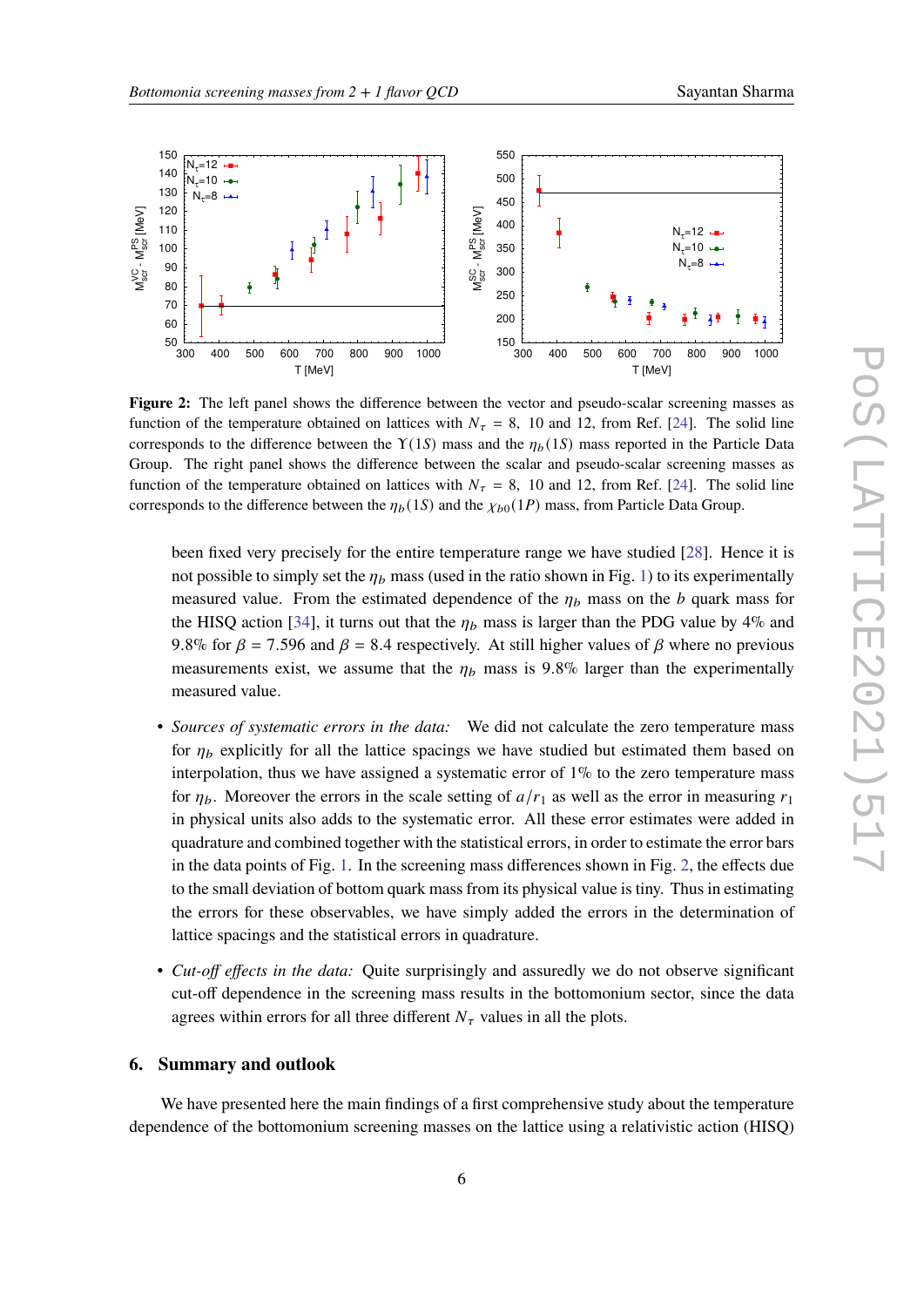for the bottom quarks. The observables we have proposed are rather insensitive to finite lattice cut-off effects, allowing us to make some very robust predictions [\[24\]](#page-8-1). To summarize our main findings,

- Our estimate of  $\eta_b$  melting temperature is about 450 MeV. This is consistent with the results from NRQCD based studies [\[18,](#page-7-5) [19,](#page-7-6) [21](#page-7-7)[–23\]](#page-8-0) as well as with the results from potential models with a screened complex potential [\[35,](#page-8-12) [36\]](#page-8-13).
- We observe a linear dependence of the  $\eta_b$  mass with temperature for  $T > 500$  MeV. For charmonium the linear increase with the temperature for  $\eta_c$  screening mass is seen already at  $T > 250$  MeV [\[26\]](#page-8-3) showing a clear mass-hierarchy in the melting of quarkonia.
- The 1P-bottomonia melt already at a comparatively lower temperature  $\sim$  350 MeV, thus showing that the ground state bottomonia are more robust against in-medium modifications compared to their excited states.

**Acknowledgments:** PP was supported by U.S. Department of Energy under Contract No. DE-SC0012704. JHW work was supported by U.S. Department of Energy, Office of Science, Office of Nuclear Physics and Office of Advanced Scientific Computing Research within the framework of Scientific Discovery through Advance Computing (SciDAC) award Computing the Properties of Matter with Leadership Computing Resources, and by the Deutsche Forschungsgemeinschaft (DFG, German Research Foundation) - Projektnummer 417533893/GRK2575 "Rethinking Quantum Field Theory". SS gratefully acknowledges financial support from the Department of Science and Technology, Govt. of India, through a Ramanujan Fellowship.

## **References**

- <span id="page-6-0"></span>[1] T. Matsui and H. Satz,  $J/\psi$  *Suppression by Quark-Gluon Plasma Formation*, *[Phys. Lett.](https://doi.org/10.1016/0370-2693(86)91404-8)* **B178** [\(1986\) 416.](https://doi.org/10.1016/0370-2693(86)91404-8)
- <span id="page-6-1"></span>[2] CMS collaboration, *Suppression of* Υ(1𝑆), Υ(2𝑆) *and* Υ(3𝑆) *production in PbPb collisions*  $\frac{d}{dx} \sqrt{s_{NN}} = 2.76$  TeV, *[Phys. Lett. B](https://doi.org/10.1016/j.physletb.2017.04.031)* 770 (2017) 357 [[1611.01510](https://arxiv.org/abs/1611.01510)].
- <span id="page-6-2"></span>[3] G. Aarts et al., *Heavy-flavor production and medium properties in high-energy nuclear collisions - What next?*, *[Eur. Phys. J.](https://doi.org/10.1140/epja/i2017-12282-9)* **A53** (2017) 93 [[1612.08032](https://arxiv.org/abs/1612.08032)].
- <span id="page-6-3"></span>[4] A. Mocsy, P. Petreczky and M. Strickland, *Quarkonia in the Quark Gluon Plasma*, *[Int. J.](https://doi.org/10.1142/S0217751X13400125) Mod. Phys.* **A28** [\(2013\) 1340012](https://doi.org/10.1142/S0217751X13400125) [[1302.2180](https://arxiv.org/abs/1302.2180)].
- <span id="page-6-4"></span>[5] Y. Nakahara, M. Asakawa and T. Hatsuda, *Hadronic spectral functions in lattice QCD*, *[Phys.](https://doi.org/10.1103/PhysRevD.60.091503) Rev.* **D60** [\(1999\) 091503](https://doi.org/10.1103/PhysRevD.60.091503) [[hep-lat/9905034](https://arxiv.org/abs/hep-lat/9905034)].
- [6] M. Asakawa and T. Hatsuda, *J / psi and eta(c) in the deconfined plasma from lattice QCD*, *[Phys. Rev. Lett.](https://doi.org/10.1103/PhysRevLett.92.012001)* **92** (2004) 012001 [[hep-lat/0308034](https://arxiv.org/abs/hep-lat/0308034)].
- [7] F. Karsch, S. Datta, E. Laermann, P. Petreczky, S. Stickan and I. Wetzorke, *Hadron correlators, spectral functions and thermal dilepton rates from lattice QCD*, *[Nucl. Phys.](https://doi.org/10.1016/S0375-9474(02)01470-7)* **A715** [\(2003\) 701](https://doi.org/10.1016/S0375-9474(02)01470-7) [[hep-ph/0209028](https://arxiv.org/abs/hep-ph/0209028)].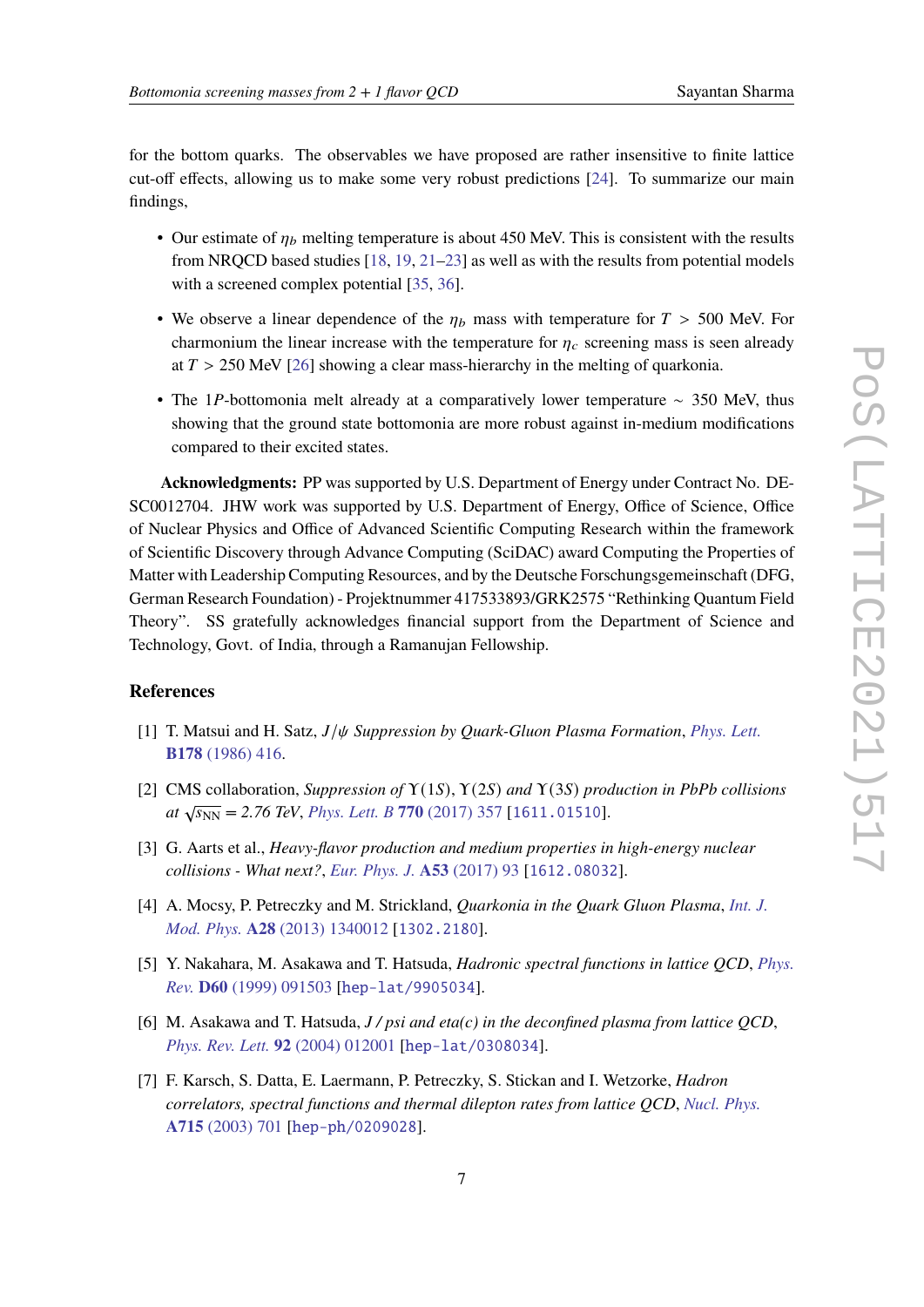- [8] T. Umeda, K. Nomura and H. Matsufuru, *Charmonium at finite temperature in quenched lattice QCD*, *[Eur. Phys. J.](https://doi.org/10.1140/epjcd/s2004-01-002-1)* **C39S1** (2005) 9 [[hep-lat/0211003](https://arxiv.org/abs/hep-lat/0211003)].
- [9] S. Datta, F. Karsch, P. Petreczky and I. Wetzorke, *Behavior of charmonium systems after deconfinement*, *Phys. Rev.* **D69** [\(2004\) 094507](https://doi.org/10.1103/PhysRevD.69.094507) [[hep-lat/0312037](https://arxiv.org/abs/hep-lat/0312037)].
- <span id="page-7-0"></span>[10] A. Jakovac, P. Petreczky, K. Petrov and A. Velytsky, *Quarkonium correlators and spectral functions at zero and finite temperature*, *Phys. Rev.* **D75** [\(2007\) 014506](https://doi.org/10.1103/PhysRevD.75.014506) [[hep-lat/0611017](https://arxiv.org/abs/hep-lat/0611017)].
- <span id="page-7-1"></span>[11] A. Mocsy and P. Petreczky, *Can quarkonia survive deconfinement?*, *[Phys. Rev.](https://doi.org/10.1103/PhysRevD.77.014501)* **D77** (2008) [014501](https://doi.org/10.1103/PhysRevD.77.014501) [[0705.2559](https://arxiv.org/abs/0705.2559)].
- <span id="page-7-2"></span>[12] P. Petreczky, *On temperature dependence of quarkonium correlators*, *[Eur. Phys. J.](https://doi.org/10.1140/epjc/s10052-009-0942-1)* **C62** [\(2009\) 85](https://doi.org/10.1140/epjc/s10052-009-0942-1) [[0810.0258](https://arxiv.org/abs/0810.0258)].
- <span id="page-7-3"></span>[13] G.P. Lepage, L. Magnea, C. Nakhleh, U. Magnea and K. Hornbostel, *Improved nonrelativistic QCD for heavy quark physics*, *[Phys. Rev.](https://doi.org/10.1103/PhysRevD.46.4052)* **D46** (1992) 4052 [[hep-lat/9205007](https://arxiv.org/abs/hep-lat/9205007)].
- [14] C.T.H. Davies, K. Hornbostel, A. Langnau, G.P. Lepage, A. Lidsey, J. Shigemitsu et al., *Precision Upsilon spectroscopy from nonrelativistic lattice QCD*, *[Phys. Rev.](https://doi.org/10.1103/PhysRevD.50.6963)* **D50** (1994) [6963](https://doi.org/10.1103/PhysRevD.50.6963) [[hep-lat/9406017](https://arxiv.org/abs/hep-lat/9406017)].
- [15] S. Meinel, *Bottomonium spectrum at order*  $v^6$  *from domain-wall lattice QCD: Precise results for hyperfine splittings*, *Phys. Rev.* **D82** [\(2010\) 114502](https://doi.org/10.1103/PhysRevD.82.114502) [[1007.3966](https://arxiv.org/abs/1007.3966)].
- [16] T.C. Hammant, A.G. Hart, G.M. von Hippel, R.R. Horgan and C.J. Monahan, *Radiative improvement of the lattice NRQCD action using the background field method and application to the hyperfine splitting of quarkonium states*, *[Phys. Rev. Lett.](https://doi.org/10.1103/PhysRevLett.107.112002, 10.1103/PhysRevLett.115.039901)* **107** (2011) 112002 [[1105.5309](https://arxiv.org/abs/1105.5309)].
- <span id="page-7-4"></span>[17] HPQCD collaboration, *The Upsilon spectrum and the determination of the lattice spacing from lattice QCD including charm quarks in the sea*, *Phys. Rev.* **D85** [\(2012\) 054509](https://doi.org/10.1103/PhysRevD.85.054509) [[1110.6887](https://arxiv.org/abs/1110.6887)].
- <span id="page-7-5"></span>[18] G. Aarts, S. Kim, M.P. Lombardo, M.B. Oktay, S.M. Ryan, D.K. Sinclair et al., *Bottomonium above deconfinement in lattice nonrelativistic QCD*, *[Phys. Rev. Lett.](https://doi.org/10.1103/PhysRevLett.106.061602)* **106** (2011) 061602 [[1010.3725](https://arxiv.org/abs/1010.3725)].
- <span id="page-7-6"></span>[19] G. Aarts, C. Allton, T. Harris, S. Kim, M.P. Lombardo, S.M. Ryan et al., *The bottomonium spectrum at finite temperature from*  $N_f = 2 + 1$  *lattice QCD*, *JHEP* 07 [\(2014\) 097](https://doi.org/10.1007/JHEP07(2014)097) [[1402.6210](https://arxiv.org/abs/1402.6210)].
- [20] S. Kim, P. Petreczky and A. Rothkopf, *Lattice NRQCD study of S- and P-wave bottomonium states in a thermal medium with*  $N_f = 2 + 1$  *light flavors, Phys. Rev.* **D91** [\(2015\) 054511](https://doi.org/10.1103/PhysRevD.91.054511) [[1409.3630](https://arxiv.org/abs/1409.3630)].
- <span id="page-7-7"></span>[21] S. Kim, P. Petreczky and A. Rothkopf, *Quarkonium in-medium properties from realistic lattice NRQCD*, *JHEP* **11** [\(2018\) 088](https://doi.org/10.1007/JHEP11(2018)088) [[1808.08781](https://arxiv.org/abs/1808.08781)].